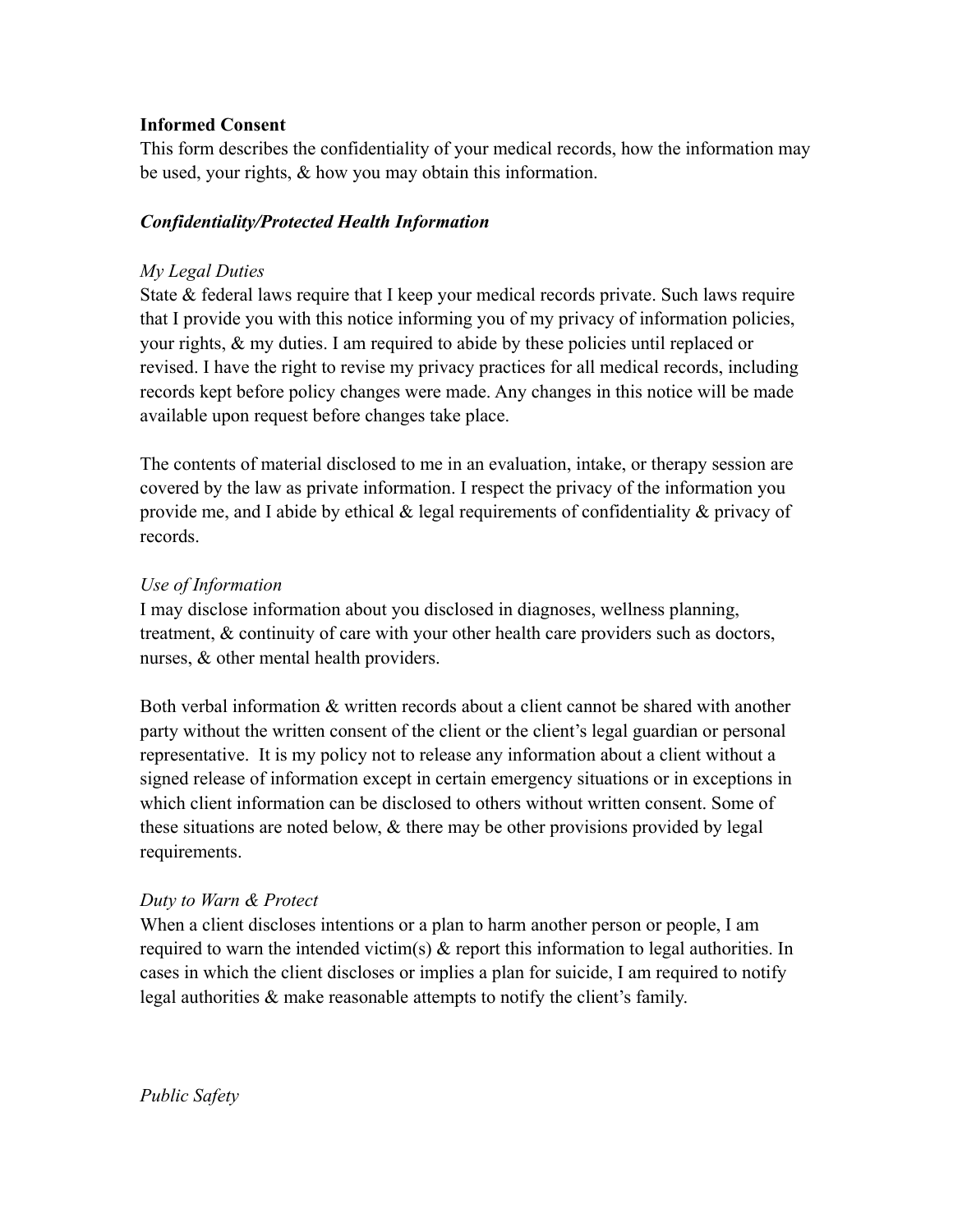Health records may be released for the public interest  $\&$  safety for public health activities, judicial & administrative proceedings, law enforcement purposes, serious threats to public safety, essential government functions, military,  $\&$  when complying with worker's compensation laws.

### *Abuse*

If a client states or suggests that he or she is abusing a child or a vulnerable adult, or has recently abused a child or vulnerable adult, or a child (or vulnerable adult) is in danger of abuse, I am required to report this information to the appropriate social service  $\&$ /or legal authorities. If the client is a victim of abuse, neglect, violence, or a crime victim, & her/ his safety appears to be at risk, I may share this information with law enforcement officials to help prevent future occurrences & capture the perpetrator.

#### *Prenatal Exposure to Controlled Substances*

I am required to report admitted prenatal exposure to controlled substances that are potentially harmful.

## *In the Event of a Client's Death*

In the event of a client's death, the spouse or parent(s)/legal guardian(s) of a deceased client has/have a right to access the child's or spouse's records.

#### *Professional Misconduct*

If there is an allegation against me of professional misconduct, it must be reported by another/other health care professional[s]. In cases in which a professional or legal disciplinary meeting is being held regarding my actions, related records may be released in order to substantiate disciplinary concerns.

#### *Judicial or Administrative Proceedings*

I am required to release records of clients when a court order has been placed.

#### *Minors/Guardianship*

Parents or legal guardians of non-emancipated minor clients have the right to access the client's records.

## *Other Provisions*

When payment for services are the responsibility of the client, or a person who has agreed to provide payment, does not pay due amount in a timely manner, collecting agencies may be utilized in collecting unpaid debts. The specific content of the services (diagnosis, progress notes, testing, etc.) is not disclosed. If a debt remains unpaid, it may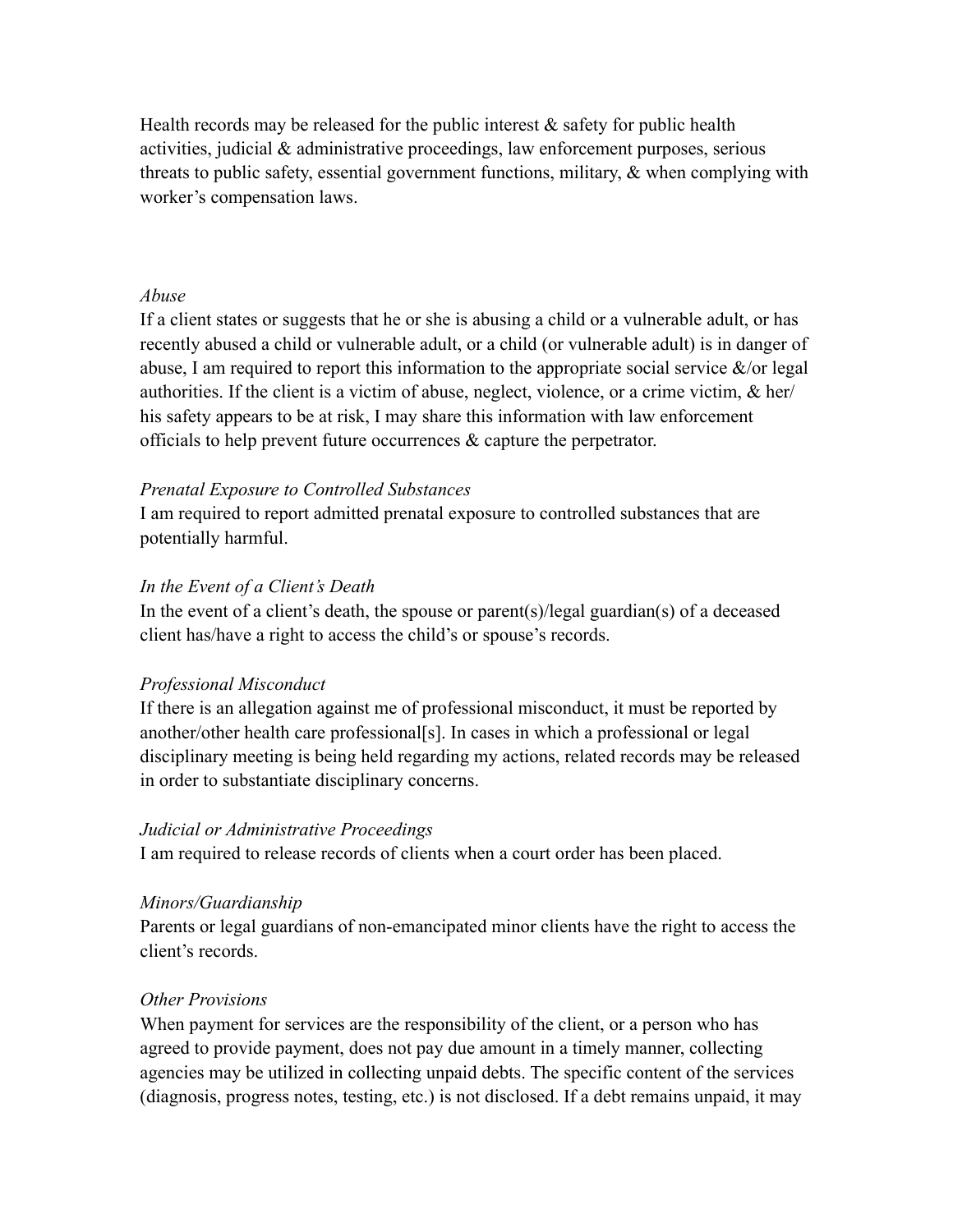be reported to credit agencies; the client's credit report may state the owed amount, the time frame, and the name of the clinic or collection source.

Insurance companies, managed care, & other third-party payers are given information that they request regarding services to the client. Information which may be requested includes type of services, diagnosis, holistic wellness plan, description of impairment, progress of therapy, & summaries.

Information about clients may be disclosed in consultations with other professionals in order to provide the best possible care. In such cases, the name of the client, or any identifying information, is not disclosed. Clinical information about the client may be discussed.

## *Electronic Communication*

Electronic communications, both by telephone (including texting)  $\&$  internet (including email), are not always secure methods of communication. There is some risk that one's confidentiality could be compromised with their use. If you prefer to not communicate electronically, please inform me & I will honor your request.

## *Your Rights*

*You have the right* to request to review or receive your medical files. The procedures for obtaining a copy of your medical information is as follows: you may request a copy of your records in writing with an original (not photocopied signature). If your request is denied, you will receive a written explanation for the denial. Records for nonemancipated minors must be requested by their custodial parent(s) or legal guardian(s).

*You have the right* to cancel a release of information by providing a written notice. If you desire to have your information sent to a location different than the address on file, you must provide this information in writing.

*You have the right* to restrict what information might be disclosed to others. However, if I do not agree with these restrictions, I am not bound to abide by them.

*You have the right* to request that information about you be communicated by other means or to another location. This request must be put in writing.

*You have the right* to disagree with the medical records in your file. You may request that this information be changed. Although I may deny changing the record, you have the right to make a statement of disagreement, which will be placed in your file.

*You have the right* to know what information in your record has been provided to whom. Please request this in writing.

If you desire a written copy of this notice, you may obtain it by request.